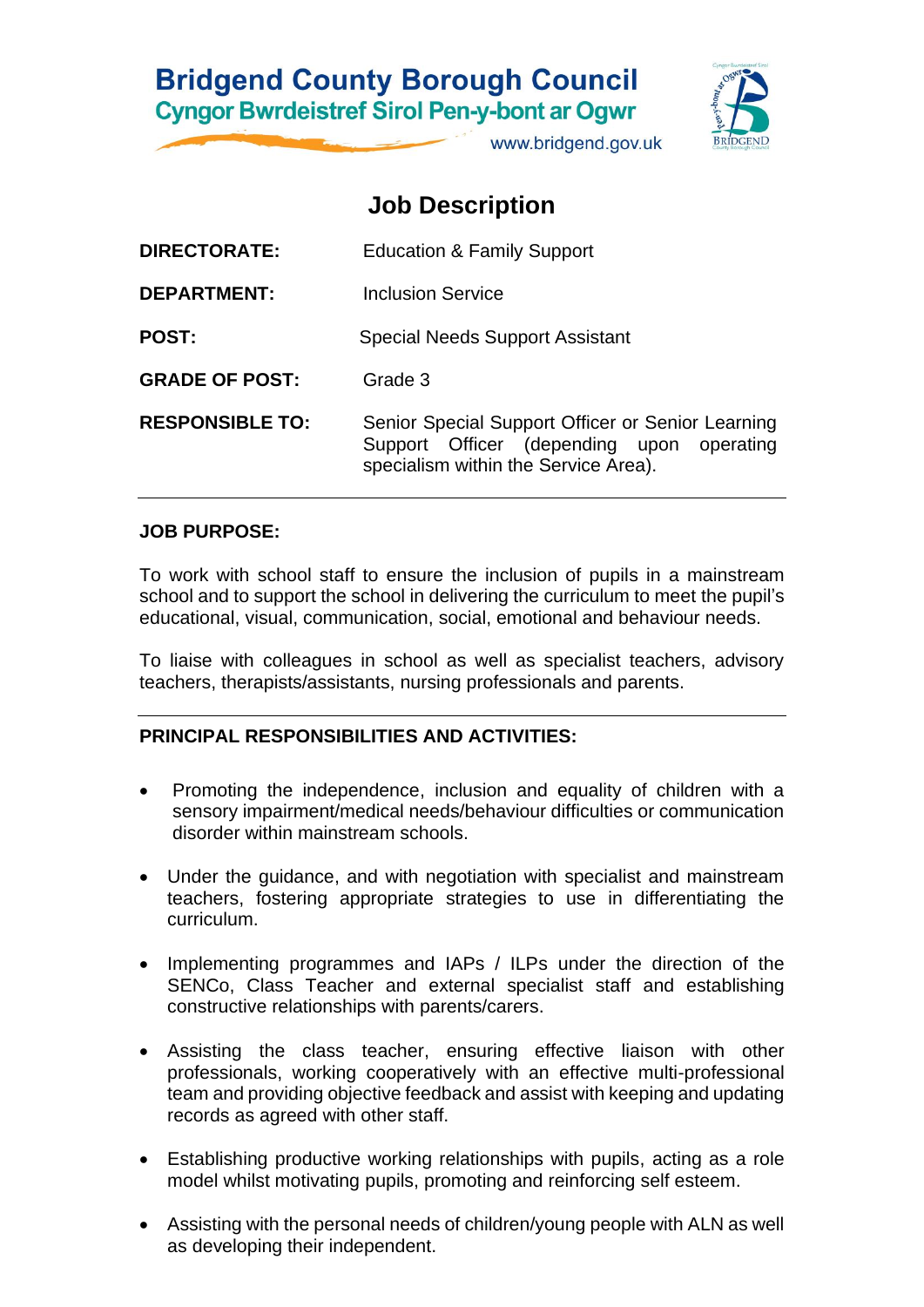# **Bridgend County Borough Council Cyngor Bwrdeistref Sirol Pen-y-bont ar Ogwr**



www.bridgend.gov.uk

- Contribute to the implementation and monitoring of school behaviour management and strategies and promote positive behaviour amongst pupils.
- Participating in any training and development activities in order to maintain one's own professional development or to enhance competence within the job role. Attending training/continuous professional development activities as required by the SENCo, Head Teacher and Head of Service for Inclusion.

### **GENERAL DUTIES**

#### **Health and Safety**

To fulfil the general and specific roles and responsibilities detailed in the [Health and Safety Policy](http://www.bridgenders.net/healthandsafety/Documents/Corporate%20Health%20and%20Safety%20Policy%20June%202017.pdf)

#### **Equal Opportunities**

To ensure that all activities are operated in accordance with Equal Opportunities legislation and best practice.

#### **Safeguarding**

Protecting children, young people or adults at risk is a core responsibility of all employees. Any concerns should be reported to the Adult Safeguarding and Quality Team or Children's Safeguarding Assessment Team.

#### **Review and Right to Vary**

This Job Description is as currently applies and will be reviewed regularly. You may be required to undertake other tasks that can be reasonably assigned to you, including development activities, which are within your capability and grade.

#### **CRIMINAL RECORDS CHECK**

This post requires a criminal records check through the Disclosure & Barring Service (DBS).